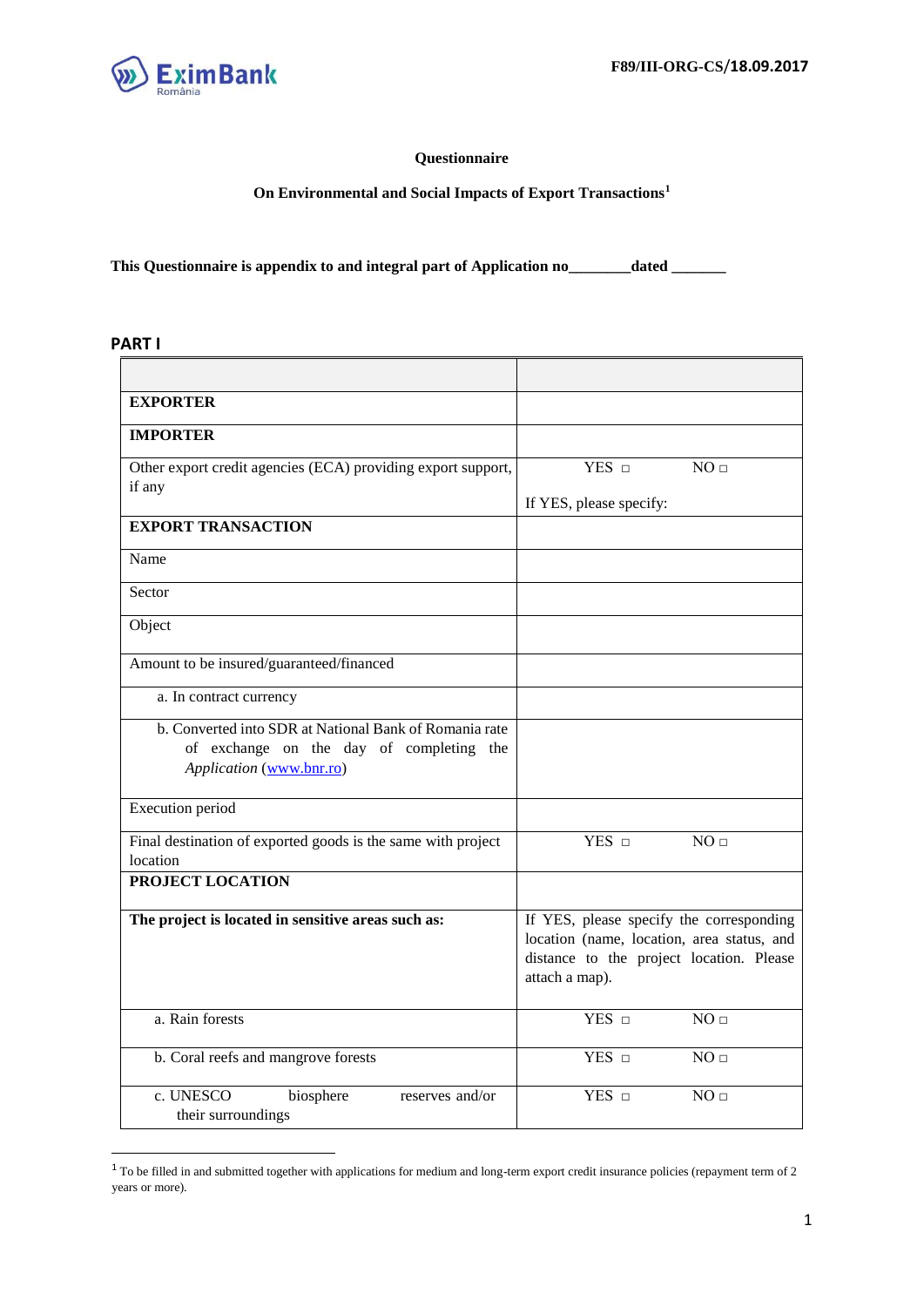

| d. Protected areas with the status of national parks, nature<br>reserves and/or their surroundings                                               | $YES\_n$     | NO <sub>II</sub> |
|--------------------------------------------------------------------------------------------------------------------------------------------------|--------------|------------------|
| e. Areas of the Natura 2000 European network                                                                                                     | $YES$ $\Box$ | NO <sub>II</sub> |
| f. Areas under the protection of the Ramsar 1971<br>Convention                                                                                   | $YES\_n$     | NO <sub>II</sub> |
| Areas of particular significance for biodiversity<br>g.<br>conservation and species protection                                                   | $YES\_n$     | NO <sub>II</sub> |
| h. Land and objects on the UNESCO and world cultural<br>and natural heritage list and/or their surroundings                                      | $YES\_n$     | NO <sub>II</sub> |
| i. Areas of particular significance to the local community<br>for historical, ethnic and religious reasons etc.                                  | $YES\_n$     | NO <sub>II</sub> |
| The project is located at a certain distance from the<br>sensitive areas so that there is a probability of significant<br>influence on the area. | $YES$ $\neg$ | NO <sub>II</sub> |

# **PART II**

- *To be completed when:*
- i *The amount to be insured is equal to or above SDR 10 million; or*
- ii *The project is located in or near sensitive areas, regardless of project value.*
- iii *Projects or current works that may have a significant negative impact on human rights (regardless of value).*
- 1. Please describe the object of the export contract: size, productivity, and quantity of products, raw materials and resources, such as necessary water volumes, wastewater disposal, emissions etc., and necessary technology.
- 2. Documents available for the object of the contract:
- 3. Authorizations/licenses/permits required/obtained according to local legislation and relevant regulations in the host country.

\_\_\_\_\_\_\_\_\_\_\_\_\_\_\_\_\_\_\_\_\_\_\_\_\_\_\_\_\_\_\_\_\_\_\_\_\_\_\_\_\_\_\_\_\_\_\_\_\_\_\_\_\_\_\_\_\_\_\_\_\_\_\_\_\_\_\_\_\_\_\_\_\_\_\_\_\_\_\_\_\_\_\_\_\_\_\_

YES □ NO □

If YES, please specify:

4. The project is new

 $YES \Box$  NO  $\Box$ 

5. The project is an extension of an existing facility

| $\sim$ | Extension (superstructure, rebuilding) |  |
|--------|----------------------------------------|--|
|        | - Modernization                        |  |
|        | - Technological change                 |  |
|        | - Change of product range              |  |
|        | Business development                   |  |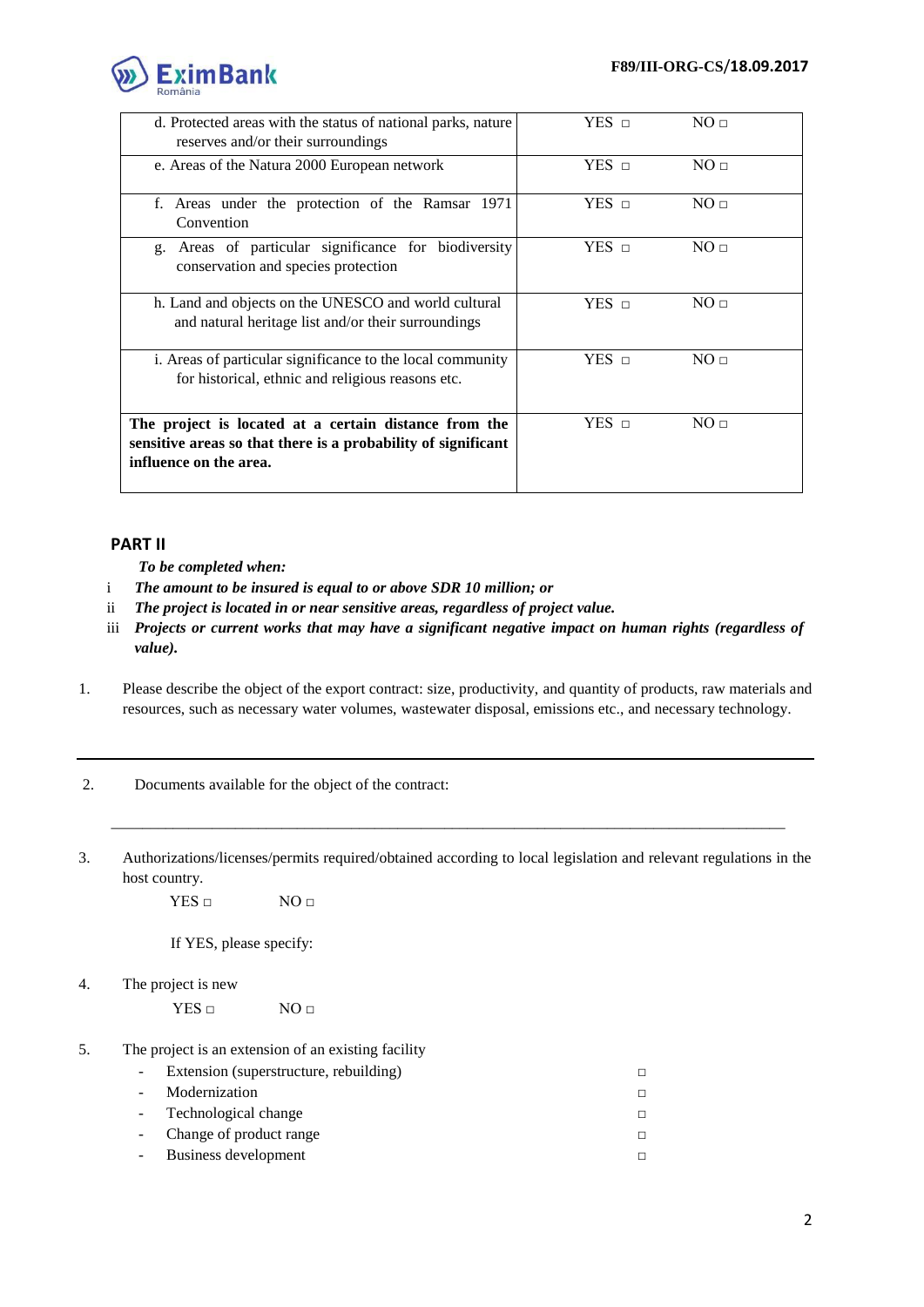

#### 6. The result of extension/modernization is:

| Increase in negative impact of the object on environment |        |
|----------------------------------------------------------|--------|
| Decrease in negative impact of the object on environment | П.     |
| Improvement of environment condition                     | П.     |
| Increase of raw materials/energy consumption             | $\Box$ |
| Reduction of raw materials/energy consumption            | П.     |
| No change in impact of object on the environment         | $\Box$ |
| Lack of relevant information on the issue                |        |

Please describe the positive impact on the environment of the project, in case of improvement of environment condition.

\_\_\_\_\_\_\_\_\_\_\_\_\_\_\_\_\_\_\_\_\_\_\_\_\_\_\_\_\_\_\_\_\_\_\_\_\_\_\_\_\_\_\_\_\_\_\_\_\_\_\_\_\_\_\_\_\_\_\_\_\_\_\_\_\_\_\_\_\_\_\_\_\_\_\_\_\_\_\_\_\_\_\_\_\_\_\_

| The export contract is part of a larger project |
|-------------------------------------------------|
|                                                 |

 $YES \Box$  NO  $\Box$ 

-

If YES, please specify the role in the project:

| - General Contractor    |  |
|-------------------------|--|
| - Subcontractor         |  |
| - Engineering           |  |
| - Other. Please specify |  |

In case of SUBCONTRACTORS, please specify the name of the General Contractor

## **PROJECT CLASSIFICATION from the point of view of environmental and/or social impact**

| Category $A^2$<br>Projects that may have potentially adverse environmental and/or social<br>impacts, irreversible or unprecedented, that may affect areas broader than<br><i>the site subject to physical works/export.</i>                                | $YES\_n$   | NO <sub>II</sub> |
|------------------------------------------------------------------------------------------------------------------------------------------------------------------------------------------------------------------------------------------------------------|------------|------------------|
| Category B $3$                                                                                                                                                                                                                                             |            |                  |
| Projects that may have potentially adverse environmental and/or social<br>impacts less adverse than those of Category A projects. Typically, they are<br>site-specific, rarely irreversible, and mitigation measures are more readily<br><i>available.</i> | YES $\Box$ | NO <sub>II</sub> |
| Category C                                                                                                                                                                                                                                                 |            |                  |
| Projects that have minimal or no potentially adverse environmental and/or<br>social impacts.                                                                                                                                                               | YES.       | NO ⊓             |

\_\_\_\_\_\_\_\_\_\_\_\_\_\_\_\_\_\_\_\_\_\_\_\_\_\_\_\_\_\_\_\_\_\_\_\_\_\_\_\_\_\_\_\_\_\_\_\_\_\_\_\_\_\_\_\_\_\_\_\_\_\_\_\_\_\_\_\_\_\_\_\_\_\_\_\_\_\_\_\_\_\_\_\_\_\_\_

<sup>2</sup> *The illustrative list of projects that are classified by EximBank as Category A is Annex to EximBank Environmental and Social Policy for Officially Supported Export Credits, uploaded on EximBank webs[ite www.eximbank.ro.](http://www.eximbank.ro/)*

<sup>3</sup> *The illustrative list of projects that are classified by EximBank as Category B is Annex to EximBank Environmental and Social Policy for Officially Supported Export Credits, uploaded on EximBank webs[ite www.eximbank.ro.](http://www.eximbank.ro/)*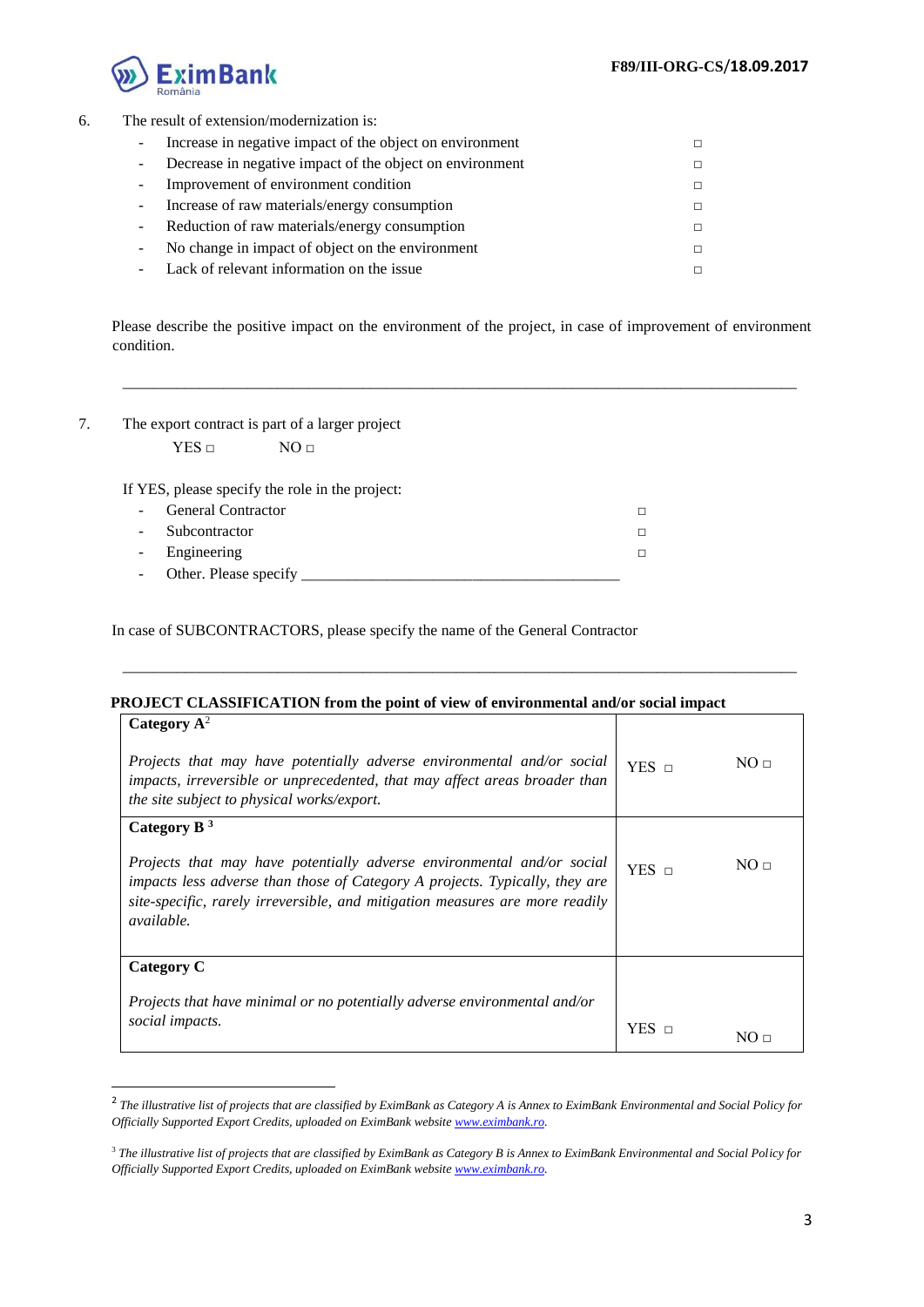

- 8. a) In case the project can be classified as Category A, please attach a copy of the ESIA Report<sup>4</sup> or any other independent report that assesses the environmental and social impact of the project in the host country. b) The Report specifies:
	- b.1. The project complies with the environmental standards in the host country

 $YES \Box NO \Box$ 

| b.2. The estimated adverse environmental and social impact that may occur                          |        |
|----------------------------------------------------------------------------------------------------|--------|
| Enforced population resettlement, acquisition of land or expropriation<br>$\overline{\phantom{a}}$ | $\Box$ |
| Risk of increased unemployment<br>$\overline{\phantom{a}}$                                         | $\Box$ |
| Bonded or forced labor                                                                             | $\Box$ |
| Child labor or employment of persons under the age of 18                                           | $\Box$ |
| Health and safety considerations                                                                   | $\Box$ |
| Large-scale labor force inflows<br>-                                                               | $\Box$ |
| Negative impacts on cultural heritage.<br>$\overline{\phantom{a}}$                                 | $\Box$ |
| Negative impact on human rights<br>-                                                               | $\Box$ |
| b.3. Consultations with local population                                                           |        |
| Already undertaken                                                                                 | $\Box$ |
| Not applicable<br>-                                                                                | $\Box$ |
| The exporter is engaged in consultations                                                           | $\Box$ |
| NGOs participated in consultations                                                                 | □      |
|                                                                                                    |        |

Please provide details regarding:

- The ways the consultations with local population were held (announcements, meetings, consultations)
- Who is responsible for public consultations
- What is the community's perception regarding the project/results of consultations
- NGO position
- International interest in the project, i.e. from NGOs, citizens from neighboring countries
- Cross-border impact of the project
- Other relevant aspects following consultations

Name of person entitled to provide additional information e-mail tel.:

\_\_\_\_\_\_\_\_\_\_\_\_\_\_\_\_\_\_\_\_\_\_\_\_\_\_\_\_\_\_\_\_\_\_\_\_\_\_\_\_\_\_\_\_\_\_\_\_\_\_\_\_\_\_\_\_\_\_\_\_\_\_\_\_\_\_\_\_\_\_\_\_\_\_\_\_\_\_\_\_\_\_\_

Website where project information is disclosed, if applicable

## **PART III ACKNOWLEDGEMENTS**

1

The authorized representatives of SC \_\_\_\_\_\_\_\_\_\_\_\_\_\_\_\_, we hereby declare and acknowledge that:

- a) The information and the documents provided are accurate, true and real; in this respect, we hereby acknowledge that we are aware of the legal consequences of art.326 of Romanian Criminal Code regarding false acknowledgements;
- b) We hereby acknowledge and agree to comply with *EximBank Environmental and Social Policy for Officially Supported Export Credits*;
- c) We hereby acknowledge that on the basis of the environmental and social impacts information provided in this Questionnaire EximBank classifies the project in an environmental and social category;

<sup>4</sup> ESIA *Abbreviation in Recommendation (Environmental Social Impact Assessment)*